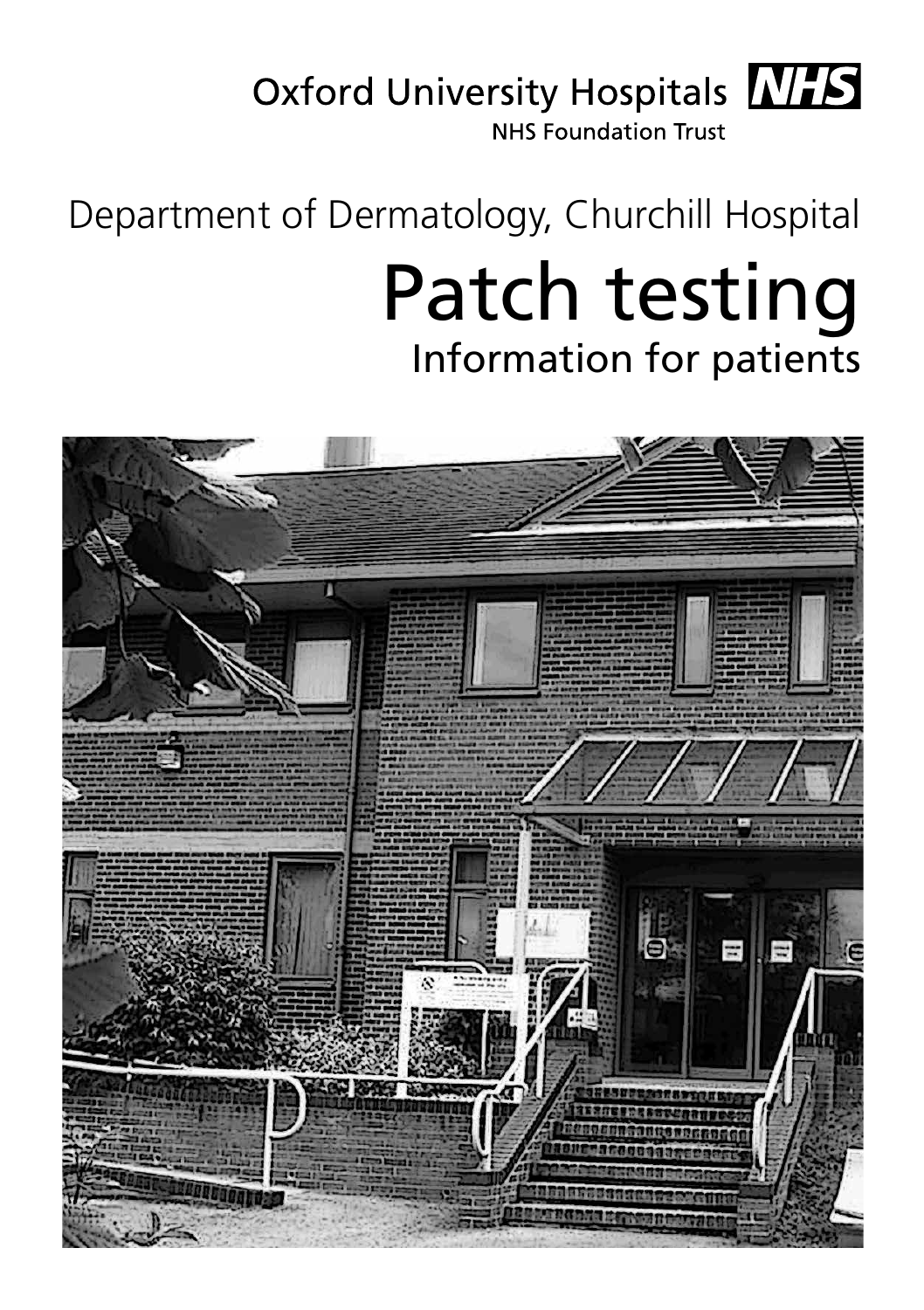# Patch testing

You have been booked to have a patch test. This leaflet has been written to give you more information about the test and what's involved.

## What is patch testing?

Patch testing can help your doctor to find out whether your skin condition is caused by an allergy to substances that come into contact with your skin – either at home, at work, or during leisure activities. Tiny amounts of substances that may be causing your problem will be applied to your skin to see if there is any reaction. It is not possible to detect food allergies by patch testing.

### What substances will I be tested for?

We will test you for approximately 40 standard substances that commonly come into contact with the skin, such as rubber chemicals, metals, perfumes and plants. We may also test you for other substances, depending on your skin problem, and can include some of your own products that you use at home or at work.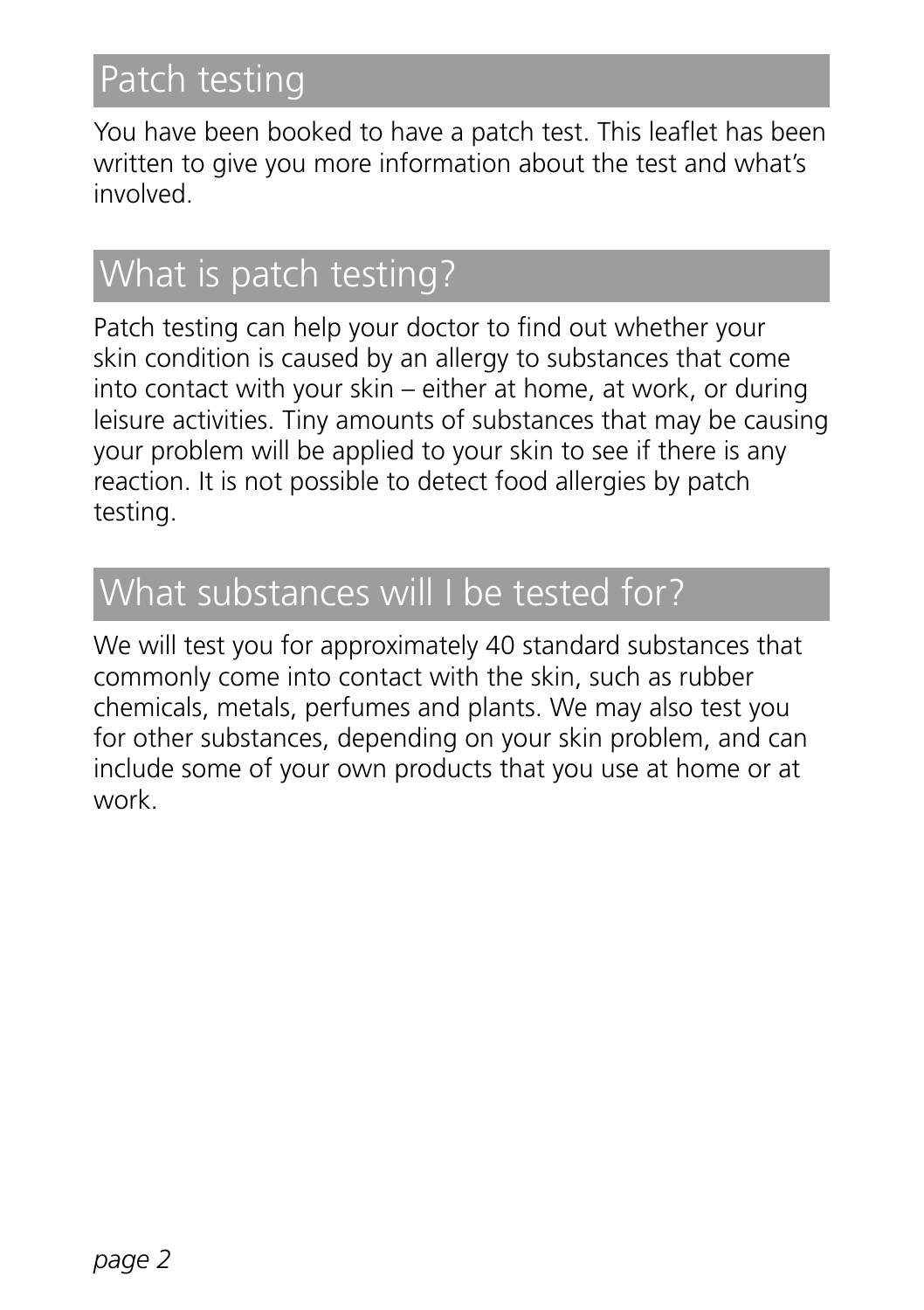# What does patch testing involve?

You will need to come to the hospital three times. On the first visit (Monday) you will talk with the dermatologist who will decide which tests are needed. The substances to be tested come in small containers, which will be taped to your back. Each of these sites will be marked with ink, so that we know what substance they contain.

The container will need to remain in place until your next visit (Wednesday), when it is removed by the dermatologist. We will then note any reactions that you might have had to the substances. We may ask you to remove the tape a couple of hours before you come for this appointment. This allows your skin to settle down and helps with the reading of the patch tests. If we ask you to do this, you can throw away the tape and containers at home.

Further patches may be added at your Wednesday visit. On the third visit (Friday) the dermatologist will examine your back and discuss any reactions with you.

The sites may itch. This is normal.

#### Photo-patch testing

We may need to carry out photo-patch testing if we suspect that you have a light-induced contact allergy (if your rash is only on areas of your skin that are normally exposed to light, such as your face, neck, hands).

Two identical sets of substances will be put on your skin as described above. One set is then exposed to some ultraviolet light on Wednesday. Your skin will be examined in the usual way (after two and four days). This may identify skin reactions to a substance only when it is exposed to light.

If you need photo-patch testing, please expect to spend longer than normal in the department on Wednesday (30 to 45 minutes). **If you undergo photo-patch testing, do not remove any of the tape as this will expose your skin to the light too early and will affect the results.**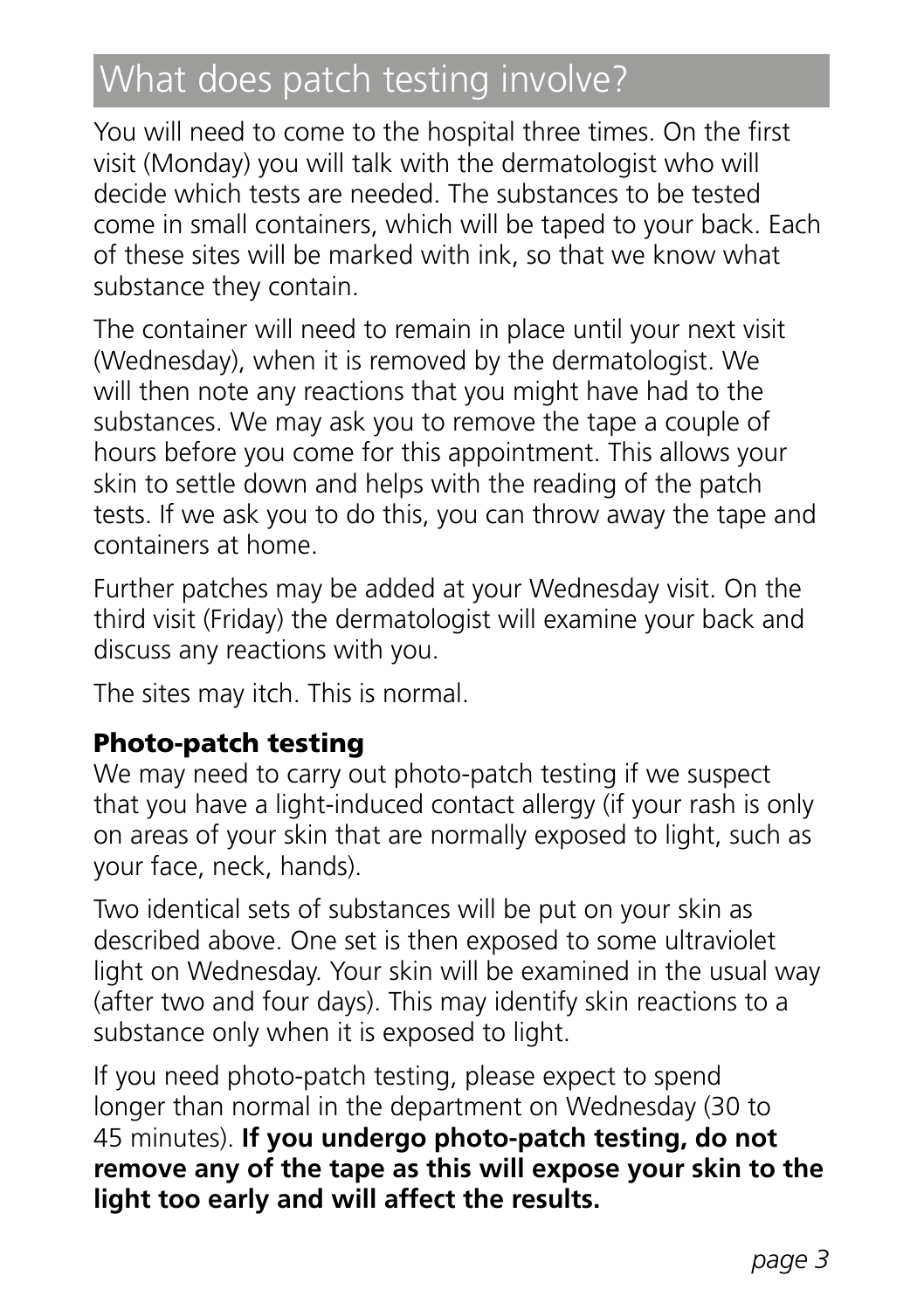# Preparing for your patch test

We prefer not to patch test if you are pregnant or breastfeeding, so please let us know before your appointment if you are or could be pregnant.

It is very important that you haven't used steroid creams on your back for at least three days before the patch testing appointment, because this might affect the results. Do not moisturise your back or have a bath with oil in it before coming to the clinic, as this might make the patches difficult to apply. You can continue to use your normal eczema cream on other parts of your body during the week of testing.

If you have extensive eczema on your back, have had sun exposure or used a sun bed during the previous two weeks, please phone to rearrange your appointment. We cannot test a tanned back or skin which is still affected by extensive eczema. Please let us know if you are taking prednisolone (steroid) tablets before your visit, so that we can give you advice on taking this medication before the test.

#### Tel: **01865 228 266**

The tests are sometimes a little messy, so please do not wear your best clothes.

## What do I need to bring to my patch test appointment?

- Samples of ointments or creams that you have used, including ones bought over-the-counter (non-prescription).
- Other items from home or work to which you think you might be allergic, e.g. cosmetics and gloves (in their containers and packaging if possible).

If you are bringing industrial chemicals, please bring the names of the chemical and the manufacturer. Please also bring the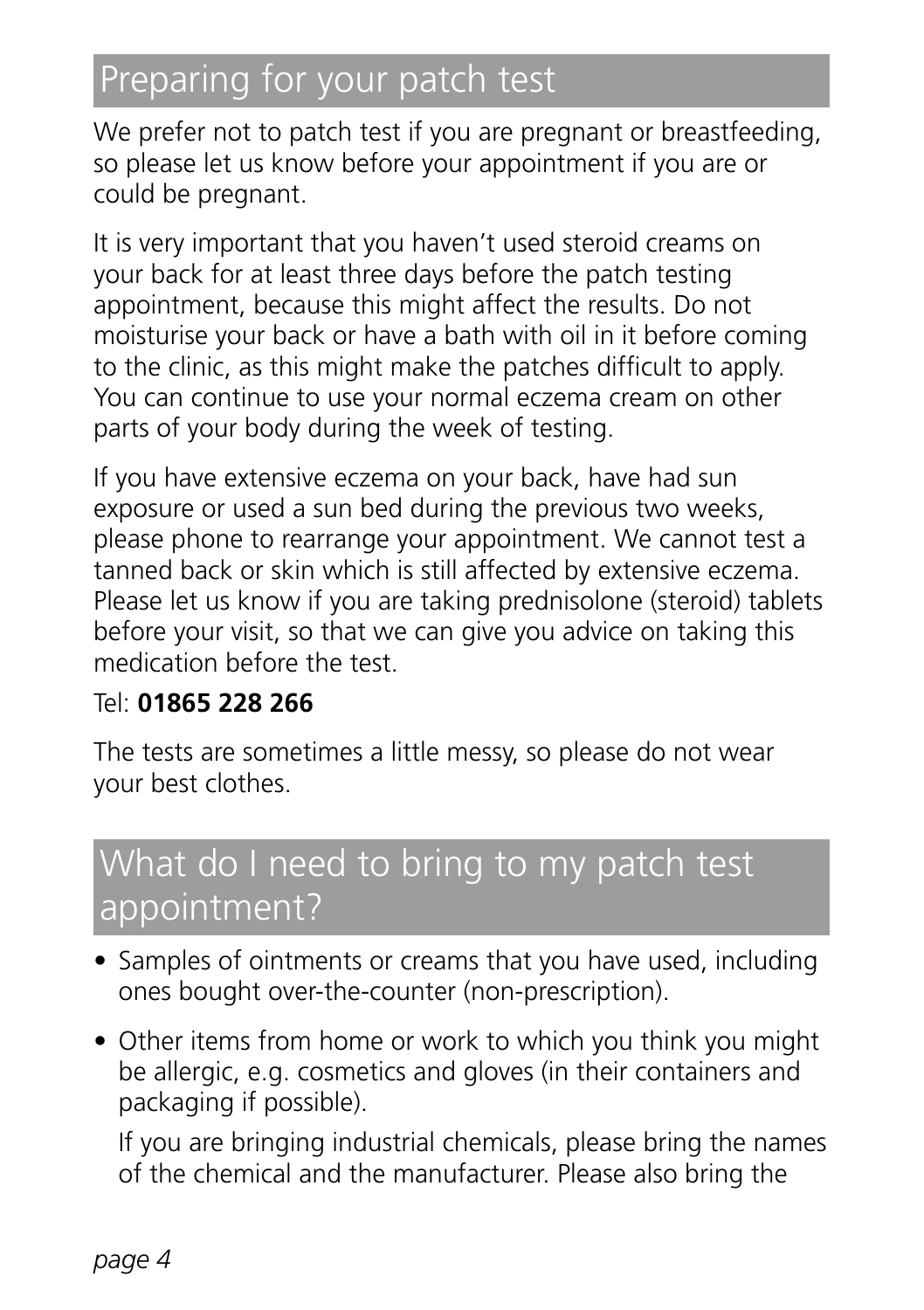Health and Safety data sheets, which will be available in your place of work.

We will look at the formulation of your products and decide whether we are able to test them. Sometimes it is not necessary to patch test a product, because the ingredients may already be covered by the existing patch tests. Some products may be unsafe or too irritant to test, such as washing powders and some industrial chemicals.

### How do I look after my back whilst the patches are on?

#### **Do not:**

- get your back wet during the week of the tests
- wear your best clothes, as the marker ink may stain
- expose your back to the sun during the week of the tests
- apply any creams to the test area during the week of testing
- take part in sport or heavy physical work during the week of the tests.

#### **Do:**

- Wear an old bra or T-shirt for the week of the tests and wear a T-shirt or vest when you are sleeping, to protect the patches.
- Reattach a patch if it starts to peel off, stick it in place with medical tape. If a whole patch comes loose, remove it and note the time and date.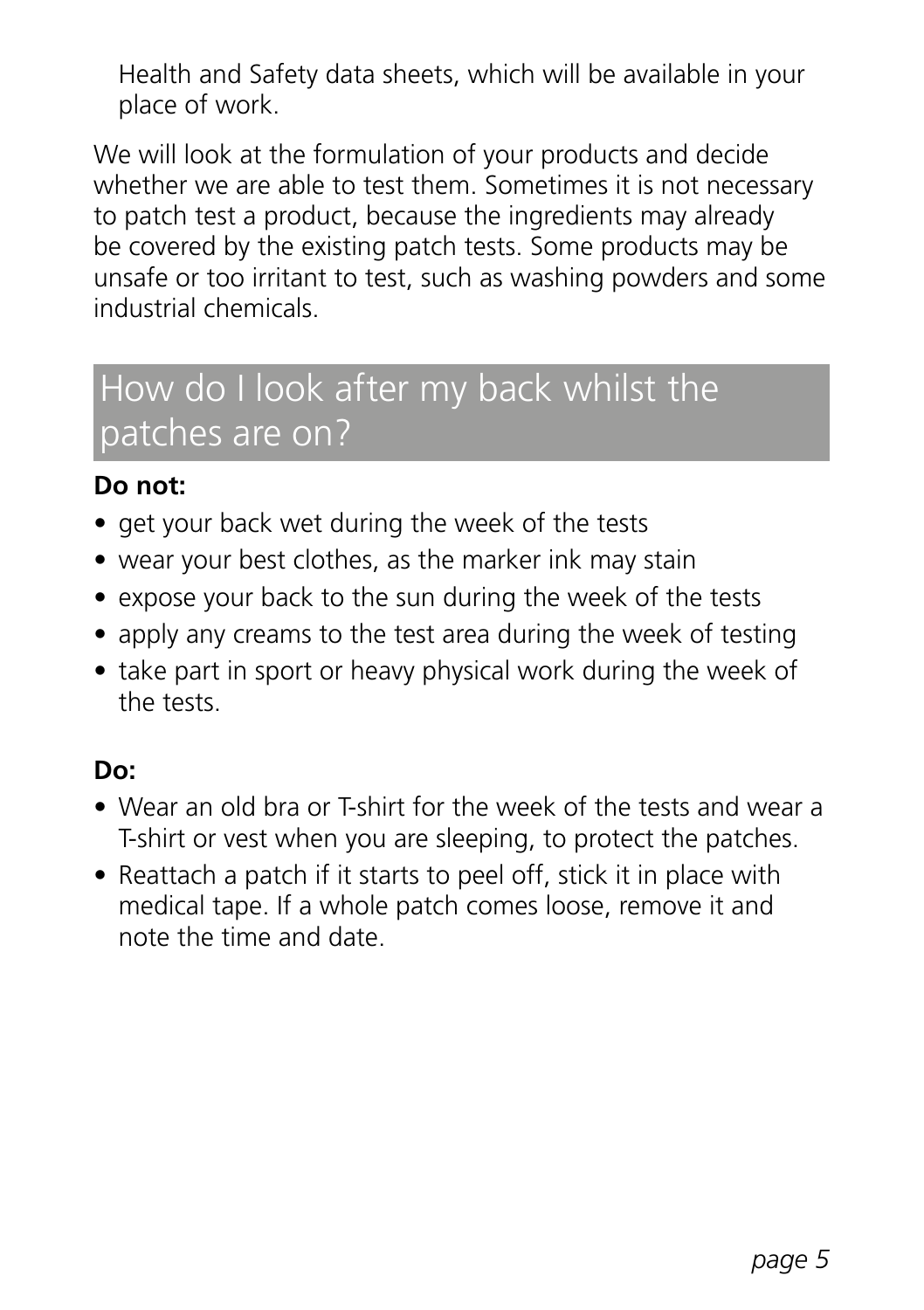# Are there any side effects?

Side effects are rare, but include:

- Skin reddening and itching from positive test results. This usually disappears after a few days.
- Persistent reaction: some positive test reactions (e.g. to gold) may continue for up to a month.
- Flare of eczema: a positive patch test may be accompanied by a flare of existing or previous eczema, both on your back and elsewhere on your body.
- Pigmentary change: an increase or decrease in pigment (the natural colour of your skin) may be seen at the site of patch tests. This can take several months to disappear.
- Infection or scarring: these are rare.
- Allergy: there is a very small risk (about 1 in 500 people) that you may become allergic to one of the substances applied during the patch testing. This may be caused by a substance that you would normally never come into contact with, so it shouldn't cause any problems in the long-term.

### The results

Positive reactions become red and itchy at the test site – this usually happens by the Friday visit, although it can occasionally take longer. If you do develop a late reaction, please contact the clinic:

#### Tel: **01865 228 266**

Some of the substances can temporarily stain your skin, but this will fade within a few weeks.

If you have a positive test, we will discuss the allergy with you and how to avoid the substance. We will also give you written information on the allergy.

It is possible that all of your patch tests will be negative. This is still helpful because it tells us that a contact allergy is not likely to be the cause of your skin problem.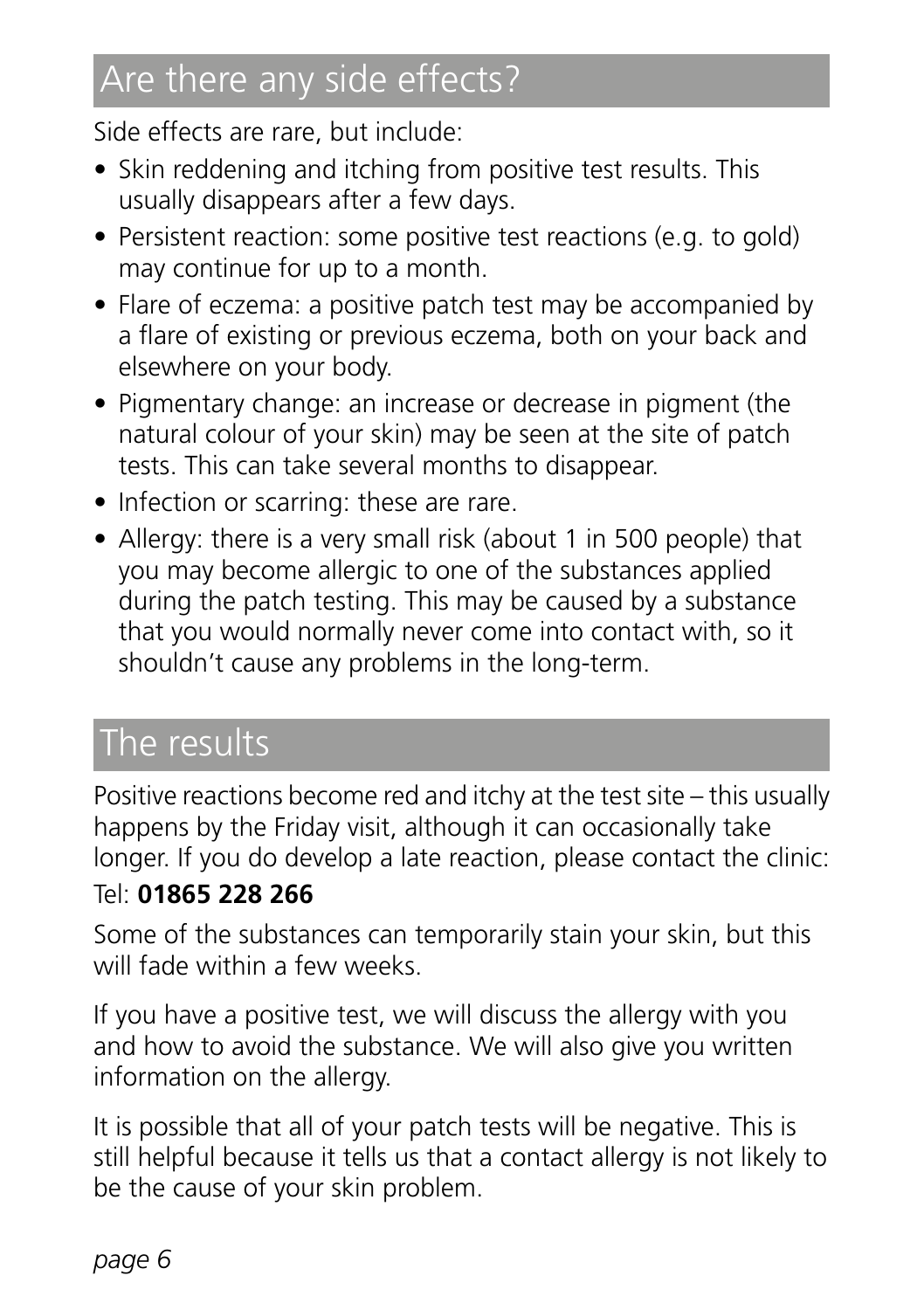# Storage of test results

We record your patch test results on a computerised database and use the results for audit in accordance with good medical practice. The anonymous data may be used for research and shared with other centres.

### How to contact us

If you have any questions or concerns, please contact the Dermatology department.

#### Tel: **01865 228 266**

(Monday to Friday, 8.00 am to4 .00pm)

Private patients:

#### Tel: **01865 228 222**

(Monday to Friday, 9.30am to 4.40pm)

## Further information

You will find further information about patch testing on the following websites:

http://dermnetnz.org/procedures/patch-tests.html

www.netdoctor.co.uk/health\_advice/examinations/patchtesting. htm

www.allergyuk.org/diagnosis--testing-of-allergy/patch-testing